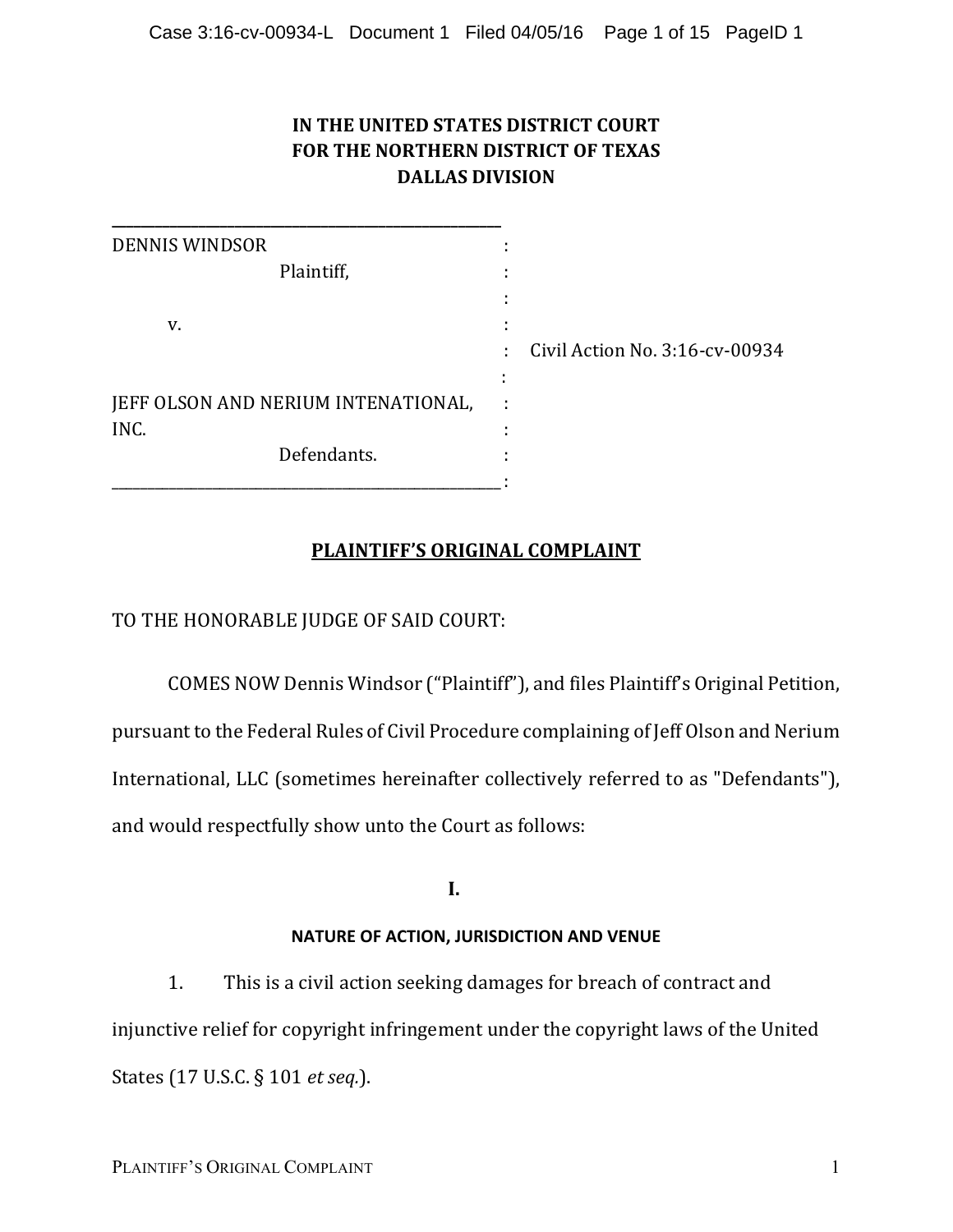2. This Court has jurisdiction under 17 U.S.C. § 101 *et seq.;* 28 U.S.C. § 1331 (federal question); and 28 U.S.C. § 1338(a) (copyright infringement).

3. This Court has personal jurisdiction over Defendants because, among other things, Defendants are doing business in the State of Texas and in this judicial district, the acts of infringement complained of herein occurred in the State of Texas and in this judicial district, and Defendants have caused injury to Plaintiffs and Plaintiff's intellectual property within the State of Texas and in this judicial district.

4. Venue is proper in this district pursuant to 28 U.S.C.  $\S$ § 1391 and/or  $\S$  $1400(a)$ .

### **II.**

### **PARTIES**

5. Plaintiff Dennis Windsor is an individual who resides in Collin County, Texas.

6. Defendant Jeff Olson, can be served with Citation, Plaintiff's Original Complaint by and through the Texas Long Arm Statute via the Texas Secretary of State or at his place of business at 4006 Beltline Rd., Ste. 100, Addison, Texas 75001. Defendant Olson's last known address is 100 S. Birch Road, 28<sup>th</sup> Floor, Fort Lauderdale, Florida 33316.

7. Defendant Nerium International, LLC (hereinafter referred to as "Defendant Nerium") is a Limited Liability Company formed under the laws of the State of Texas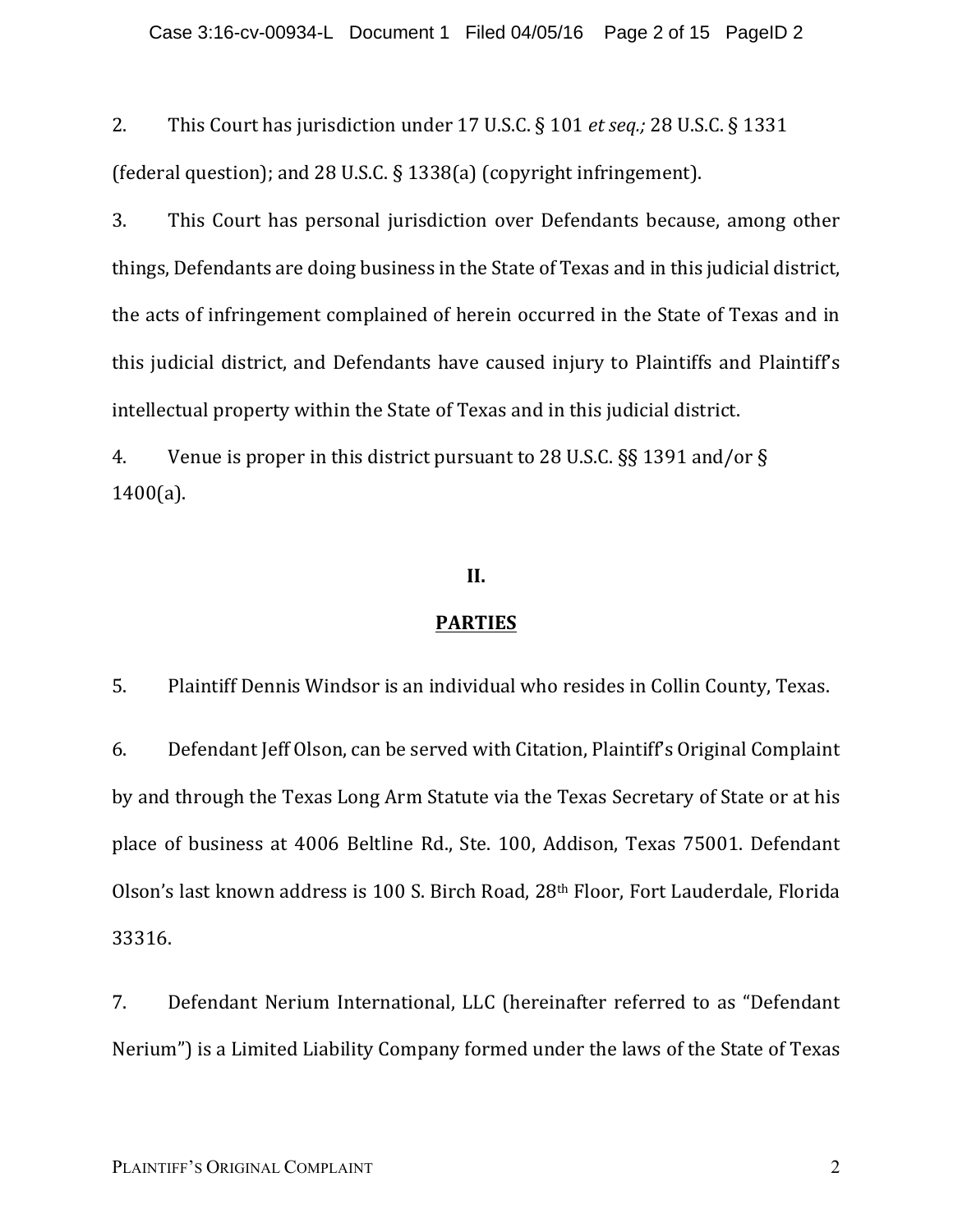and can be served with Citation and Plaintiffs' Original Complaint through its registered agent, Jeff Branch at 4006 Beltline Rd., Ste. 100, Addison, Texas 75001.

### **III.**

#### **FACTUAL BACKGROUND**

8. In the early spring of 2009, Defendant Olson discussed launching two new Network Marketing companies with Plaintiff. Defendant Olson convinced Plaintiff to resign from his employment at VideoPlus in Lake Dallas, TX to complete the final stages of the official launch of the PTN Network Marketing model (Company #1)(hereinafter "PTN") and for Plaintiff to begin brainstorming leveraging his 36 years of expertise on building "the Best Company Ever" (Company #2) in the Network Marketing Industry. Defendant Olson has often referred to Plaintiff as the "Wikipedia" of the Network Marketing Industry.

9. Defendant Olson teamed with Plaintiff because Plaintiff is an internationally known and respected Network Marketing Founder, Co-founder, Senior Executive, Author, Consultant, Trainer and Speaker. Plaintiff has been a Network Marketing Professional for over 36 years, spending over 17 years in the field as a top distributor building large global sales organizations and over 19 years in Founder / Co-founder, Senior Executive and Senior Consultant roles helping to design, develop, launch, and manage Network Marketing Companies. As Defendant Olson stated publicly many times, Plaintiff was Defendant Olson's only consideration to lead the development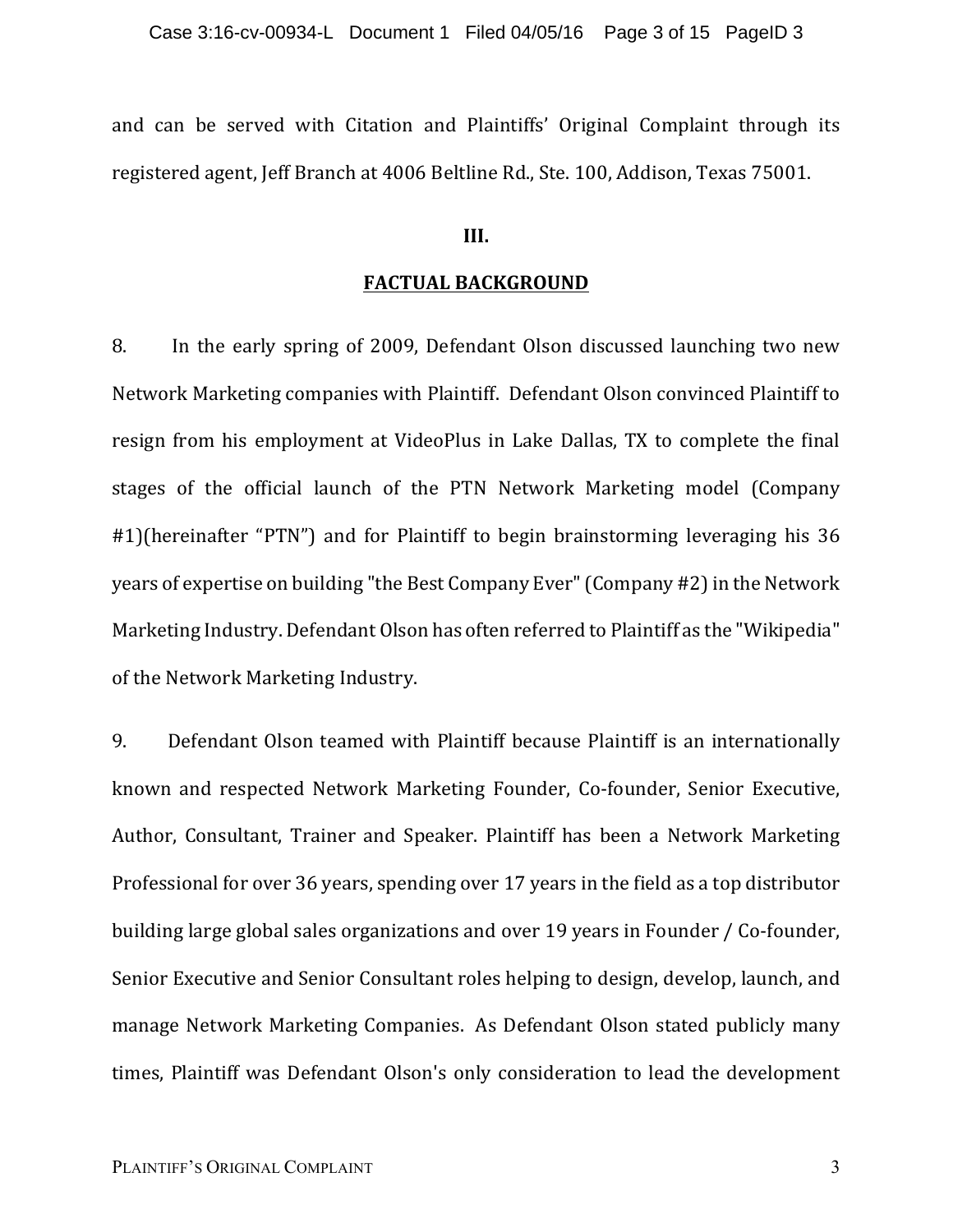and launch of Company #2 which became Nerium International. Defendant Olson and Plaintiff have worked together for over 25 years in over 7 different Network Marketing Companies.

10. Approximately a year after starting PTN, Defendant Olson and Plaintiff switched their efforts to focusing on the development and launch of Defendant Nerium. During this timeframe, specifically the timeframe before the official launch of Defendant Nerium, Plaintiff was an Independent Contractor providing services to the various ventures, and was never an employee of Defendant Olson, PTN or Defendant Nerium<sup>1</sup>. Plaintiff spent the next six years developing, co-founding, and co-leading Defendant Nerium's record breaking global sales which has topped four hundred million dollars  $(\$400,000,000.00)$  annually, as of the time Plaintiff was terminated from Plaintiff's "employee responsibilities" with the Company, on March 31, 2016. 

11. Plaintiff was the chief architect, creator and developer of Defendant Nerium's start-up as a company and business model launch in August of 2011, which produced over one billion dollars  $(\$1,000,000,000.00)$  in aggregated sales in its first four years of business. Plaintiff spent approximately two years developing Defendant Nerium, in a private "war room" located at  $4004$  Belt Line Road,  $2<sup>nd</sup>$  Floor, Addison, Texas 75001. Plaintiff and Defendant Olson launched the company for commercial business

 

 $1$  At no time did Plaintiff ever sign a "work-for-hire" agreement with Defendant Olson, PTN, Defendant Nerium or any related entity.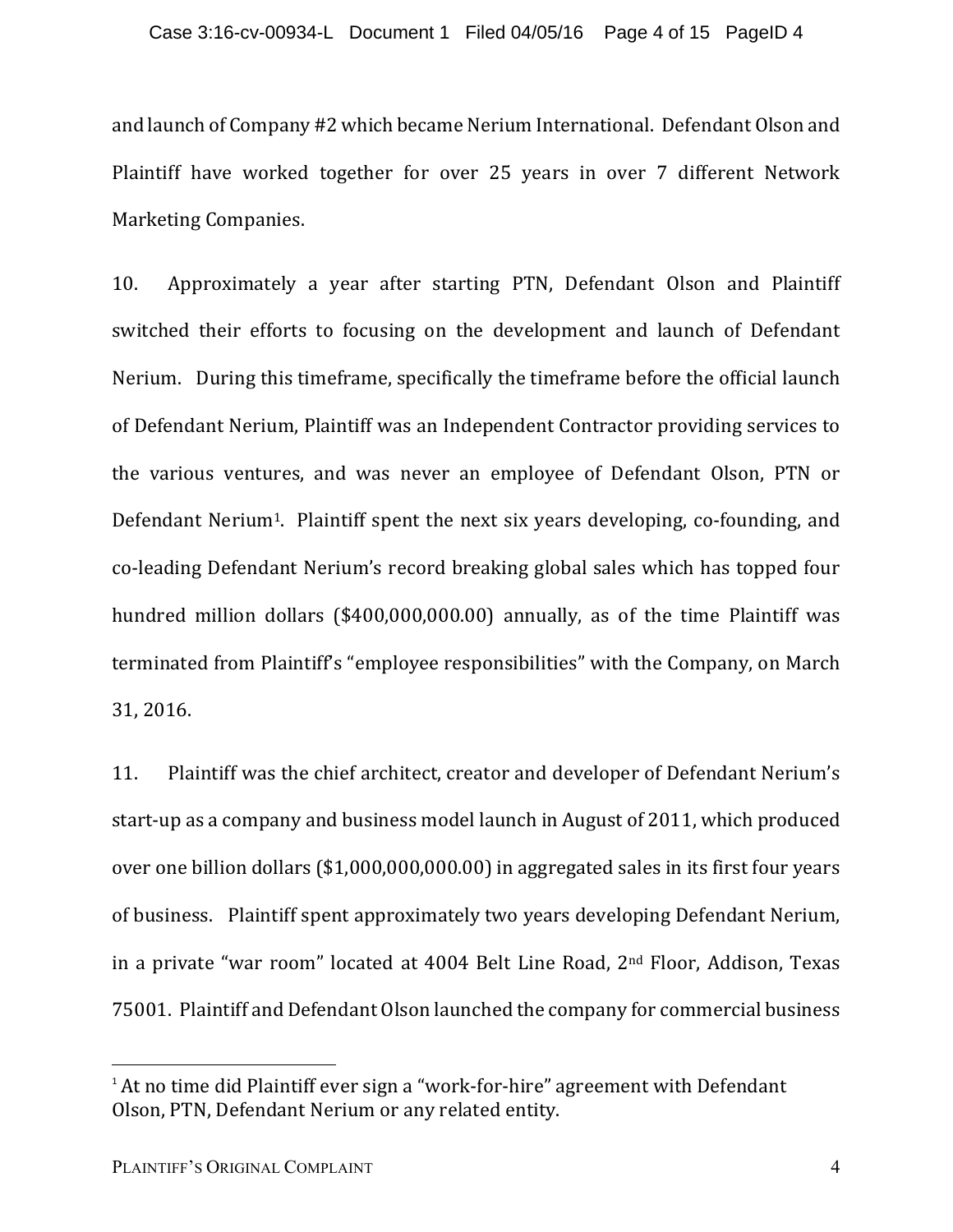on August 29<sup>th</sup>, 2011 with its headquarters being located at 4004 Belt Line Road, Suite 112, Addison, Texas 75001.

12. During the time Plaintiff worked essentially by himself in the "war room" located on the 1st & 2nd floors of 4004 Belt Line Addison, Texas 75001, Plaintiff's developments, included, but are not limited to: (1) the Compensation Plan ultimately used by Defendant Nerium; (2) MLM 3X3X10 Structured Distribution Model ultimately used by Defendant Nerium; (3) MLM Placement Suite ultimately used by Defendant Nerium; (4) MLM RoadMap to Lexus ultimately used by Defendant Nerium; (5) MLM 3URFREE Customer Acquisition Model ultimately used by Defendant Nerium; (6) MLM Business Launch Kit ultimately used by Defendant Nerium; (7) MLM Success Planner ultimately used by Defendant Nerium; (8) MLM BackOffice Contents & Navigation ultimately used by Defendant Nerium; (9) MLM BackOffice Premium Services ultimately used by Defendant Nerium; and (10) the MLM Coaching Commissions ultimately used by Defendant Nerium (hereinafter collectively referred to a "Plaintiff's Copyrighted Work Product").

13. Plaintiff never signed a written license agreement with Defendant Olson or Defendant Nerium for the Defendants use of Plaintiff's Copyrighted Work Product. At best, the Defendants have a nonexclusive implied license to use Plaintiff's Copyrighted Work Product, so long as the implied license, which is nothing more than a contract, is supported by consideration. The Defendants promised Plaintiff that Plaintiff would be paid: (1) commission at the Group Marketing Three Star Nation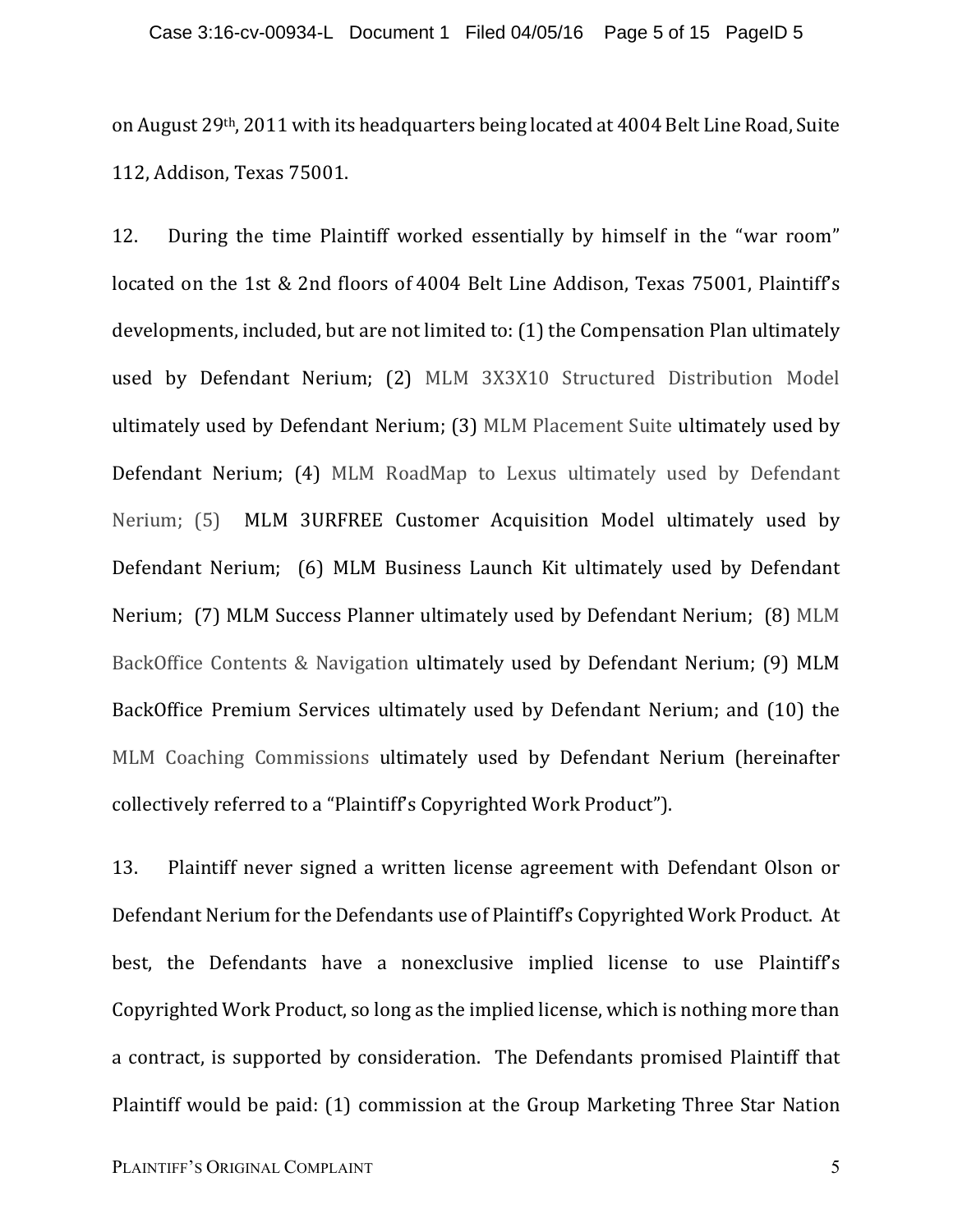Marketing Director – ID 10006 (effective  $8/23/2011$ ), which the Defendants have failed to do; (2) pay Plaintiff a 15% royalty from the Nerium Edge Monthly fees, which the Defendants have failed to do; and  $(3)$  give Plaintiff a 5% equity share of Defendant Nerium, which again the Defendants have never recognized or paid to Plaintiff. The consideration promised by the Defendants for Defendants' use of Plaintiff's Copyrighted Work Product has failed, and with this failure, the Defendants no longer have the rights to continue to use Plaintiff's Copyrighted Work Product.

14. As the President and Co-Founder, Plaintiff led all aspects of recruiting, developing and training of the initial sales force of distributors (hereinafter referred to as "Brand Partners"), and traveled to assist the Brand Partners open over one hundred markets in the United States from September 2011 to May 2013, breaking all direct selling industry records, generating over one hundred million dollars  $($100,000,000.00)$  in sales in 2012, and over one hundred and sixty million  $($160,000,000.00)$  in sales in the first 21 months.

15. Plaintiff co-lead the global business model and Brand Partner field expansion for Defendant Nerium into Canada, Mexico, and Korea by traveling, speaking, recruiting, and training leaders during the multi-city, multi-country recruiting tours. Plaintiff's efforts were to ensure Defendant Nerium continued on its path of record growth.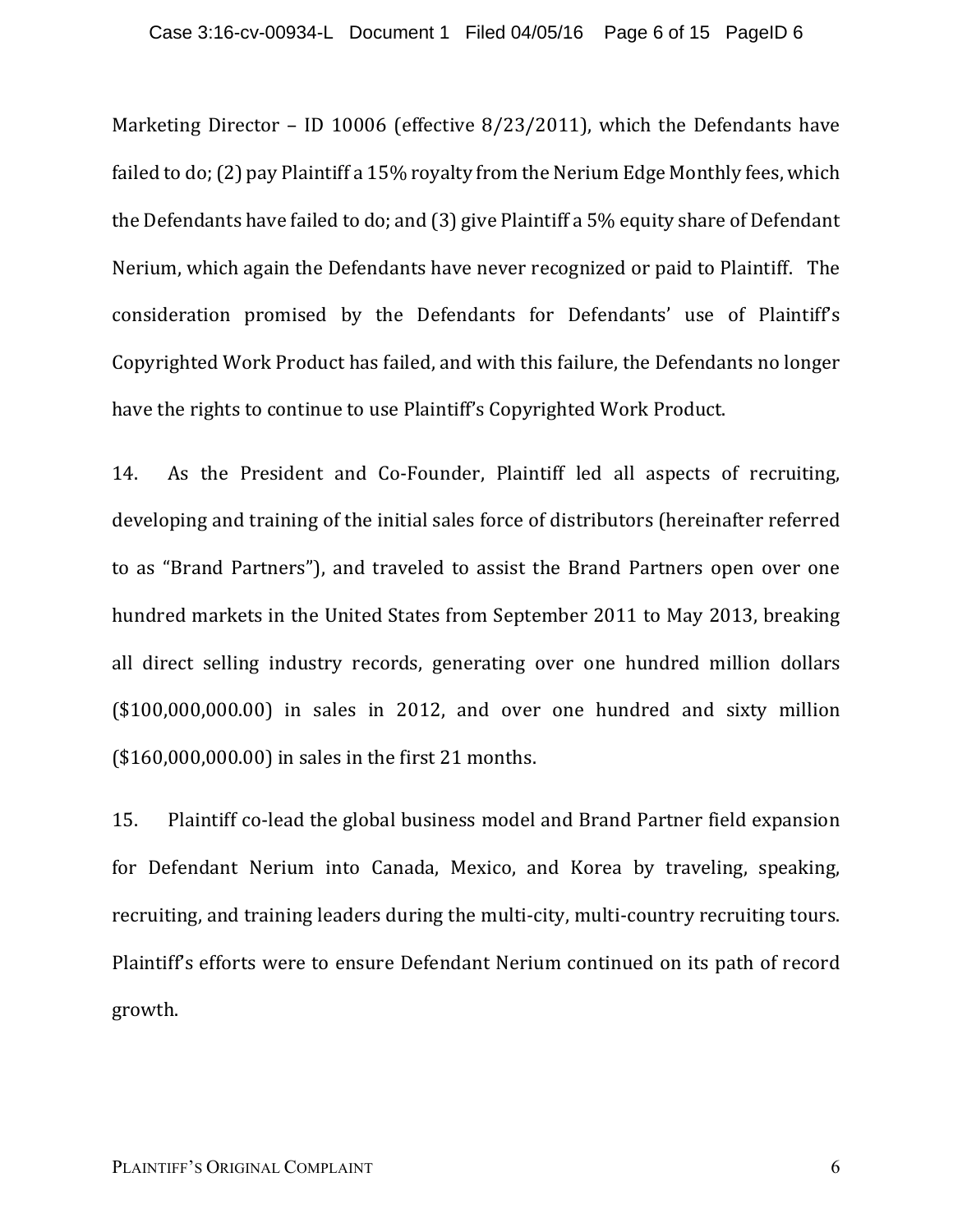16. Plaintiff now sues for a declaratory judgement declaring Plaintiff's ownership of, and rights in and to Plaintiff's Copyrighted Work Product; to enforce the agreement for additional compensation promised by the Defendants detailed above; for rescission of Defendant Nerium's nonexclusive implied license for use of Plaintiff's Copyrighted work product (based on failure of consideration), and for damages which have accrued from the Defendants' continued infringement of Plaintiff's Copyrighted Work Product.

### **IV.**

### **PLAINTIFF'S CLAIMS AGAINST DEFENDANTS**

### **A. DECLARATORY JUDGMENT**

17. Plaintiffs incorporate by reference, the same as if set forth at length, paragraphs 7 through 16 above.

18. Plaintiffs seek a declaratory judgment pursuant to the Uniform Declaratory Judgments Act, Texas Civil Practice and Remedies Code 37.001 et seq., of Plaintiff's rights, status and/or legal relationship with and to the Defendants, and the party's relative rights in and to Plaintiff's Copyrighted Work Product.

19. Plaintiff seeks declaratory judgment that:

(a) Plaintiff is, and has been at all relevant times hereto, the Copyright owner of Plaintiff's Copyrighted Work Product described in Paragraph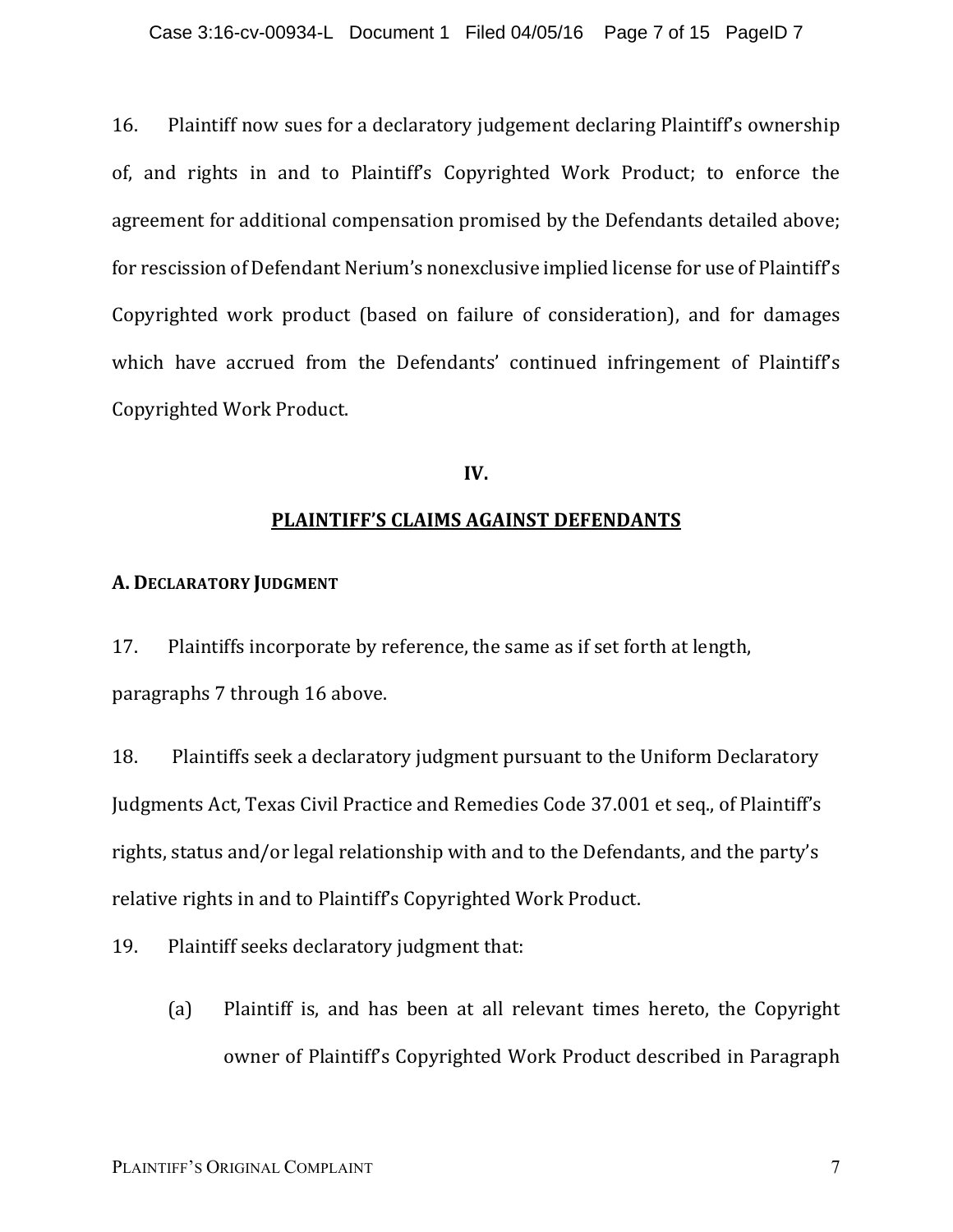10 above, under the applicable copyright laws of the United States. See *17 U.S.C. § 101, et seq*;

- (b) That the Defendants have no ownership interest in or current right to use Plaintiff's Copyrighted Work Product. **See** 17 U.S.C. § 101, et seq;
- (c) That Plaintiff never granted Defendant Olson or Defendant Nerium any written license (exclusive or otherwise) in and to, and for the use of, Plaintiff's Copyrighted Work Product;
- (d) That Defendant Olson and/or Defendant Nerium's only right to use Plaintiff's Copyrighted Work Product was pursuant to a nonexclusive implied license, which had to be supported by consideration;
- (e) That the consideration Defendant Olson and/or Defendant Nerium promised Plaintiff for the use of Plaintiff's Copyrighted Work Product was, in part, (1) commission at the Group Marketing Three Star Nation Marketing Director – ID 10006 (effective  $8/23/2011$ ); (2) 15% royalty from the Nerium Edge Monthly fees; and  $(3)$  5% equity share of Defendant Nerium;
- (f) That Defendant Olson and/or Defendant Nerium failed to pay Plaintiff what the Defendants had promised to pay Plaintiff which is outlined in subsection (d) above;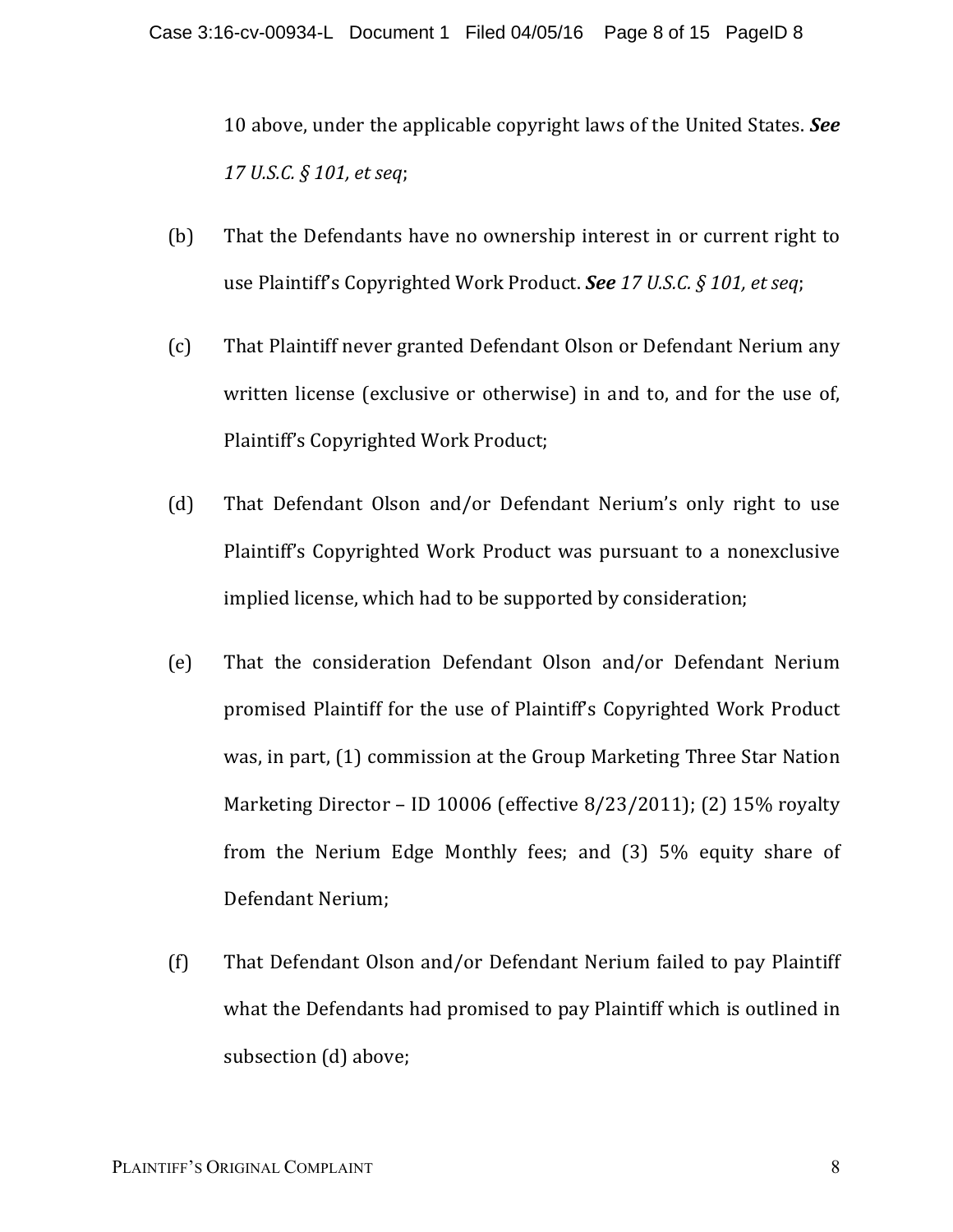- $(g)$  That there has been a failure of the consideration promised by the Defendants to Plaintiff for the Defendants use of Plaintiff's Copyrighted Work Product;
- (h) That Plaintiff is entitled to rescind the Defendants nonexclusive implied license to use Plaintiff's Copyrighted Work Product;
- $(i)$  That Plaintiff is entitled to license the use of Plaintiff's Copyrighted Work Product to any individual and/or company;
- (j) That Plaintiff is entitled to past Commissions at the Group Marketing Three Star Nation Marketing Director  $-$  ID 10006, of more than two million two hundred twenty-five thousand dollars  $$2,225,000.00$ ;
- $(k)$  That Plaintiff is entitled to a 15% royalty from the Nerium Edge Monthly fees, and past accrued royalty of more than \$9,900,000.00;
- (I) Plaintiff is entitled 5% equity ownership of Defendant Nerium, with past due earnings of more than \$9,000,000.00.

## **B. BREACH OF CONTRACT**

20. Plaintiff incorporates by reference, the same as if set forth at length, Paragraphs 7 through 19 above.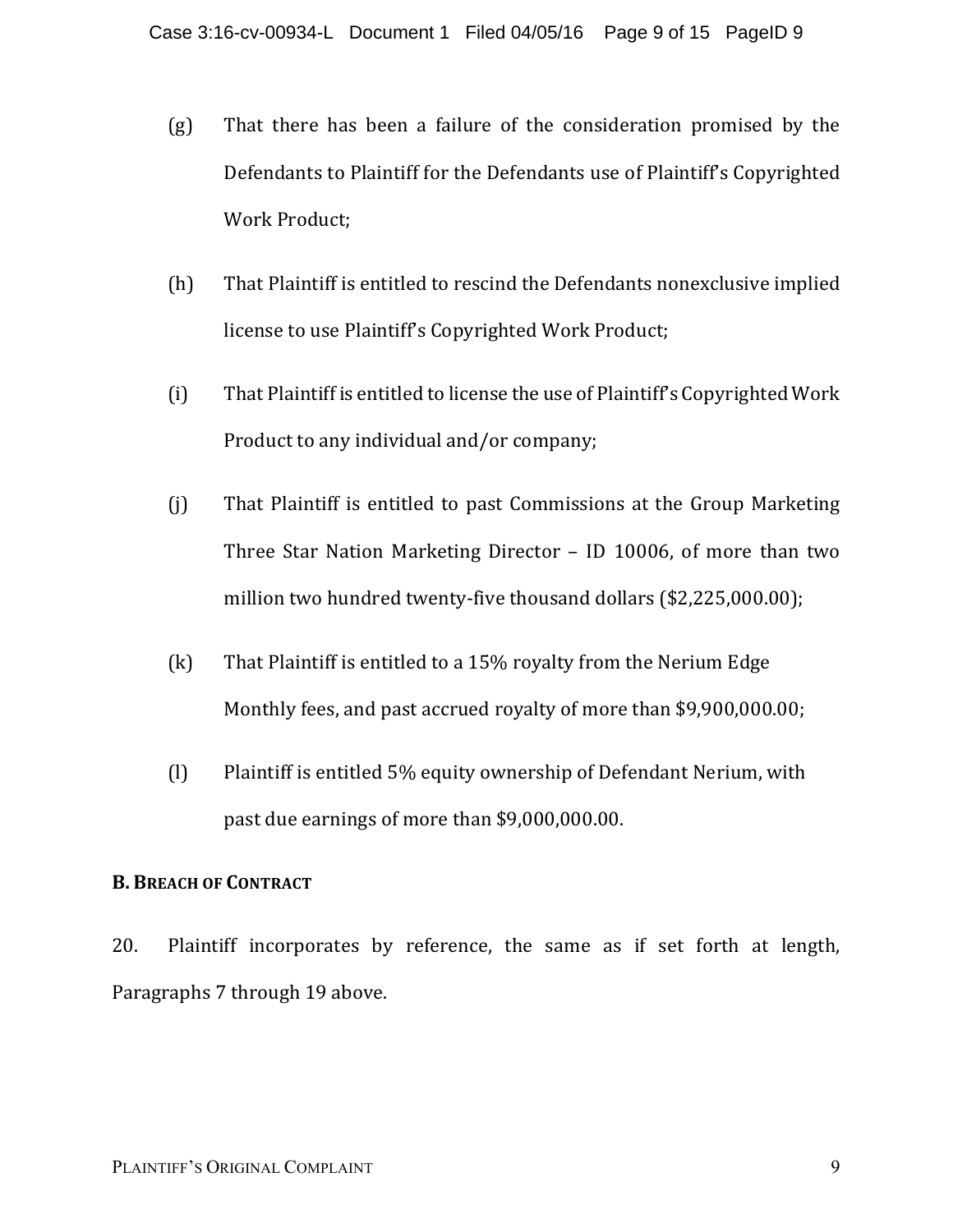21. The parties entered into a valid, enforceable contract in the form of an Oral Agreement. Plaintiff has tendered full performance under the Oral Agreement thereby removing it from the Statute of Frauds.

22. Despite Plaintiff 's full performance, by working diligently to create and develop Defendant Nerium's company and business model, to grow Defendant Nerium's global business and distribution network, and the creation of Nerium Edge Monthly Subscription program/system, which has played a key role in the Defendants record setting growth, the Defendants have failed to provide Plaintiff the promised additional compensation pursuant to the parties Oral Agreement. The Defendants have breached the parties Oral Agreement by failing to pay Plaintiff the additional compensation Plaintiff is due.

23. As a direct result of Defendants' breach of the parties Oral Agreement (relating to Plaintiff's co-founder position and for Defendant Nerium's use of Plaintiff's Copyrighted Work Product), Plaintiff has sustained economic damaged in an amount of not less than twenty-one million one hundred twenty-five million dollars  $($21,125,000.00)$ , for which Plaintiff now sues.

### **C. COPYRIGHT INFRINGEMENT**

24. Plaintiff incorporates by reference, the same as if set forth at length, Paragraphs 7 through 22 above.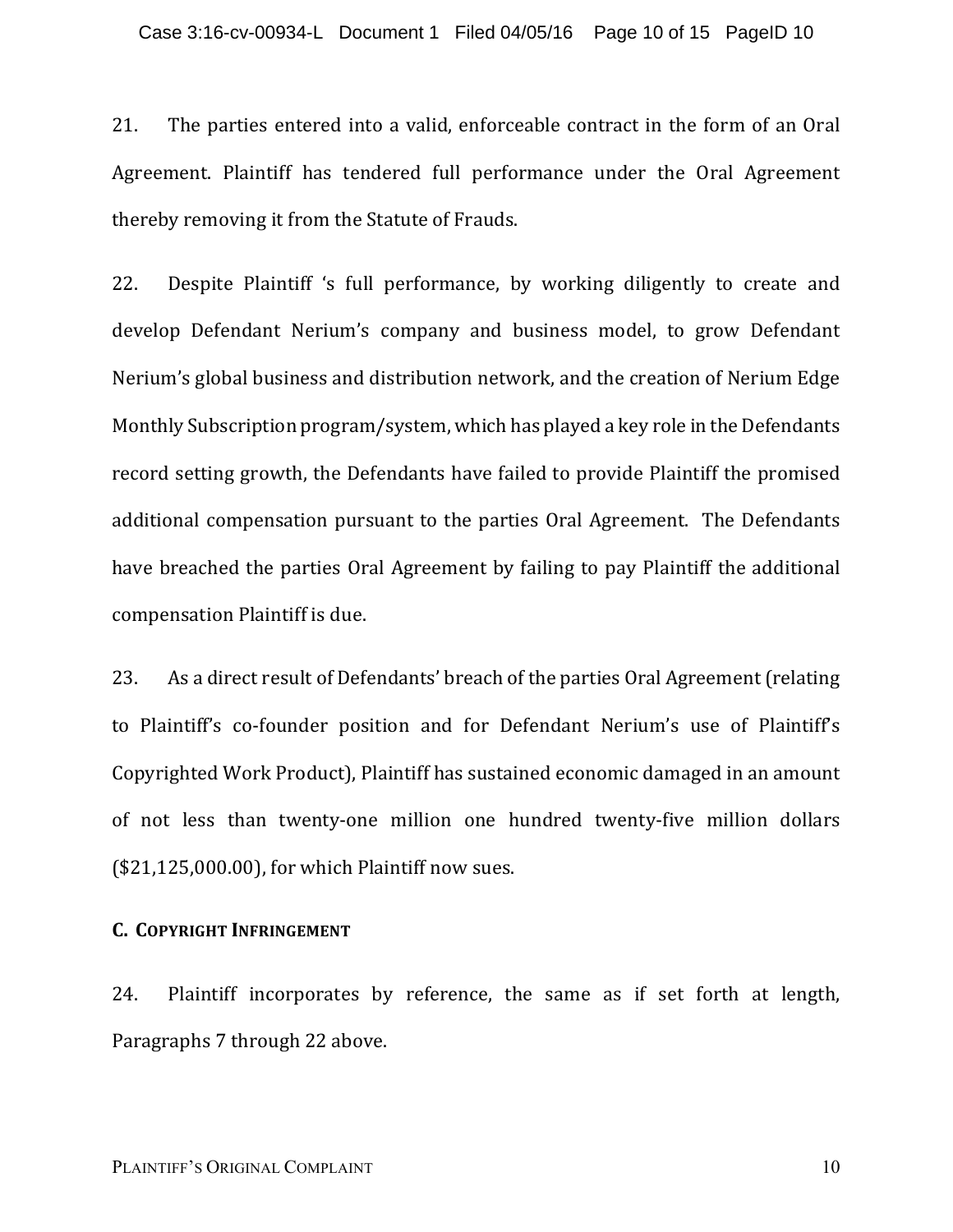25. As a result of Defendants failure to pay Plaintiff for the use of Plaintiff's Copyrighted Work Product, Defendants nonexclusive implied license is void, and Defendants; continued use of Plaintiff's Copyrighted Work Product, without Plaintiffs consent constitutes a direct infringement of Plaintiff's Copyrighted Work Product. pursuant to  $17$  U.S.C.  $\S$  501.

26. Plaintiff is entitled to recover from the Defendants the amount of Plaintiffs actual damages incurred as a result of the infringement, in such amount as is shown by appropriate evidence upon the trial of this case.  $17$  U.S.C. § 504. 27. Plaintiff is also entitled to injunctive relief pursuant to 17 U.S.C.  $\S$  502 and to an order impounding any and all infringing materials pursuant to 17 U.S.C.  $\S$  503. Plaintiff has no adequate remedy at law for Defendant's wrongful conduct because, among other things, (a) Plaintiff's Copyrighted Work Products are unique and valuable assets whose market value is impossible to assess, (b) Defendants' infringement harms Plaintiff such that Plaintiff could not be made whole by any monetary award, and (c) Defendants' wrongful conduct, and the resulting damage to Plaintiff, is continuing.

28. Plaintiff is also entitled to recover its attorneys' fees and costs of suit. 17 U.S.C. § 505.

## **D. PERMANENT INJUNCTION**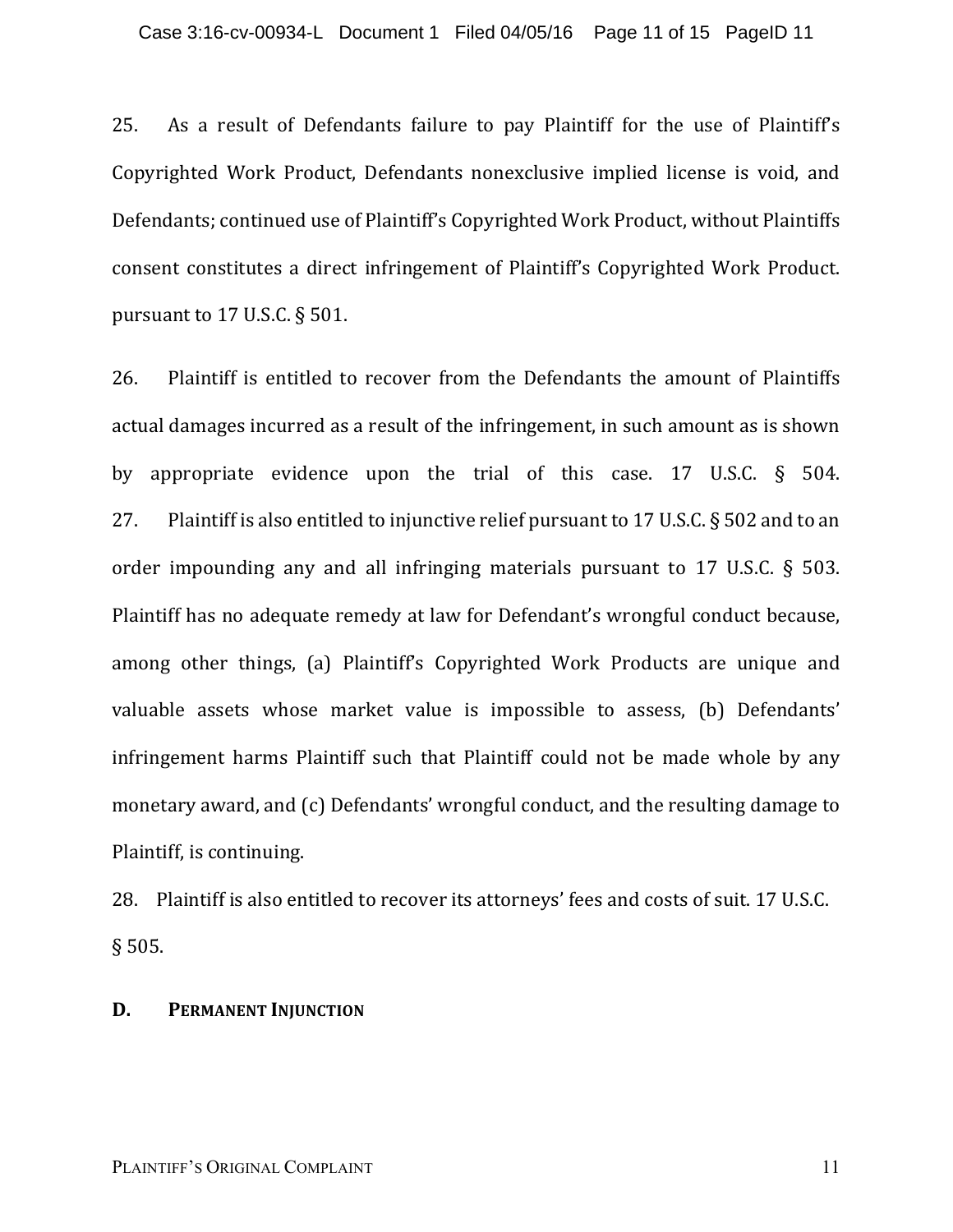29. Plaintiff incorporates by reference, the same as if set forth at length, Paragraphs 7 through 28 above.

30. Plaintiff respectfully seeks an order permanently enjoining the Defendants, from using Plaintiff's Copyrighted Work Product in any way and/or taking any action that might in any way interfere with Plaintiff's exclusive ownership, use, and control of Plaintiff's Copyrighted Work Product as adjudicated by this Court.

### **VI.**

# **DAMAGES, PRE-JUDGMENTAND POST-JUDGMENT**

### **INTEREST AND ATTORNEYS FEES**

31. Plaintiff incorporates by reference, the same as if set forth at length, paragraphs 7 through 30 above.

32. Plaintiffs seek actual damages (as well as pre-judgment and post-judgment interest at the highest rate allowed by law) for the damage caused by the Defendants described hereinabove. Further, pursuant to 17 U.S.C. § 505, Plaintiffs seek his reasonable and necessary attorneys' fees and cost incurred in bringing the current action.

33. Plaintiffs have suffered losses and damages in an amount in excess of \$1,000,000.00, as described in detail above, for which Plaintiff sues.

### **VII.**

#### **JURY DEMAND**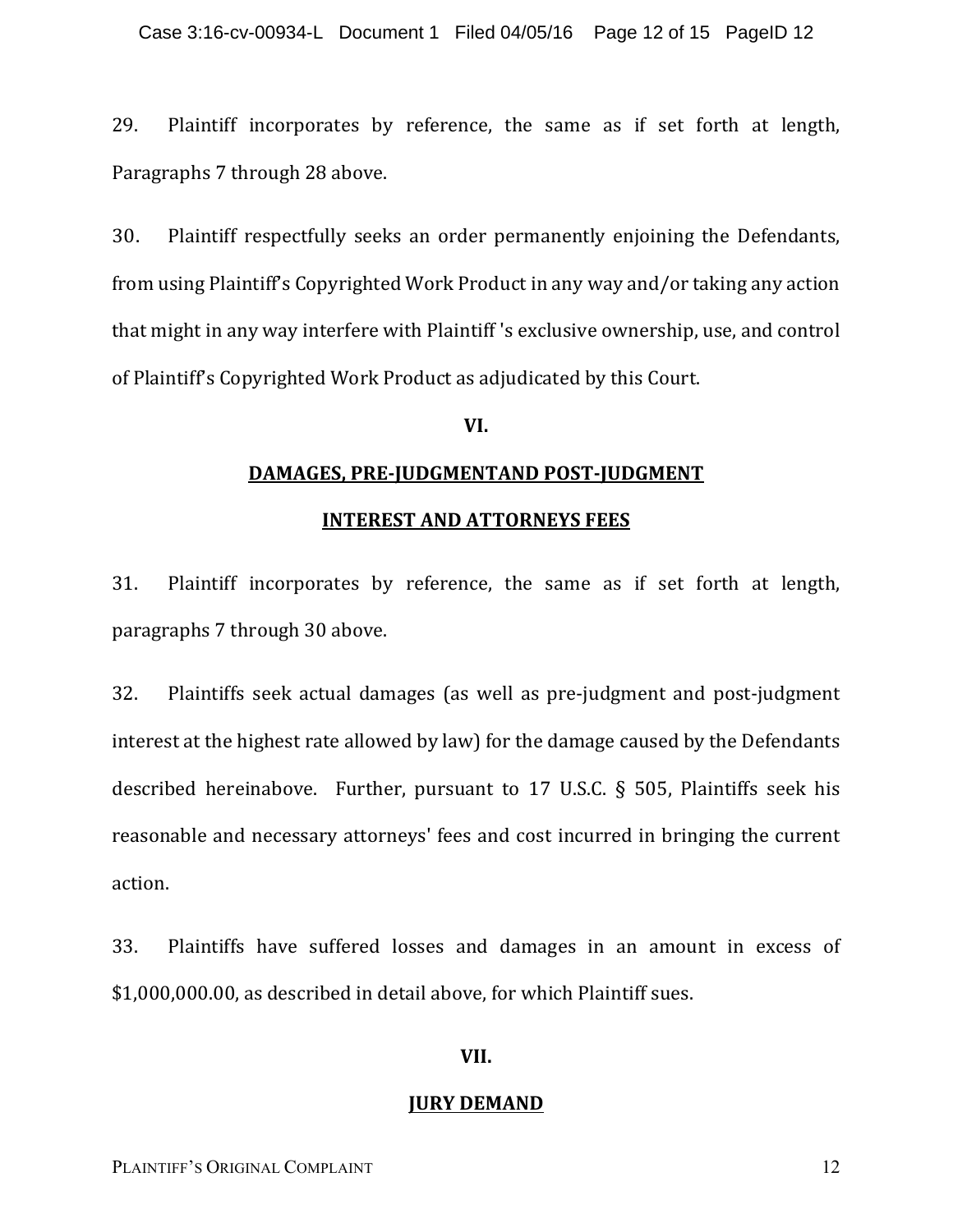34. Plaintiff demands a trial by jury on all issues so triable.

## **VIII.**

## **PRAYER**

35, WHEREFORE, PREMISES CONSIDERED Plaintiff prays that Defendants be cited

to appear and answer and that on final hearing hereof, Plaintiff have judgment against

the Defendants as follows:

(1) Declaratory Judgment that:

(a) Plaintiff is, and has been at all relevant times hereto, the Copyright owner of Plaintiff's Copyrighted Work Product described in Paragraph 10 above, under the applicable copyright laws of the United States. See *17 U.S.C. § 101, et seq*;

(b) That the Defendants have no ownership interest in or current right to use Plaintiff's Copyrighted Work Product. See 17 U.S.C. § 101, et *seq*;

(c) That Plaintiff never granted Defendant Olson or Defendant Nerium any written license (exclusive or otherwise) in and to, and for the use of, Plaintiff's Copyrighted Work Product;

(d) That Defendant Olson and/or Defendant Nerium's only right to use Plaintiff's Copyrighted Work Product was pursuant to a nonexclusive implied license, which had to be supported by consideration;

(e) That the consideration Defendant Olson and/or Defendant Nerium promised Plaintiff for the use of Plaintiff's Copyrighted Work Product was, in part, (1) commission at the Group Marketing Three Star Nation Marketing Director - ID 10006 (effective 8/23/2011); (2) 15% royalty from the Nerium Edge Monthly fees; and (3) 5% equity share of Defendant Nerium:

 $(f)$  That Defendant Olson and/or Defendant Nerium failed to pay Plaintiff what the Defendants had promised to pay Plaintiff which is outlined in subsection (d) above;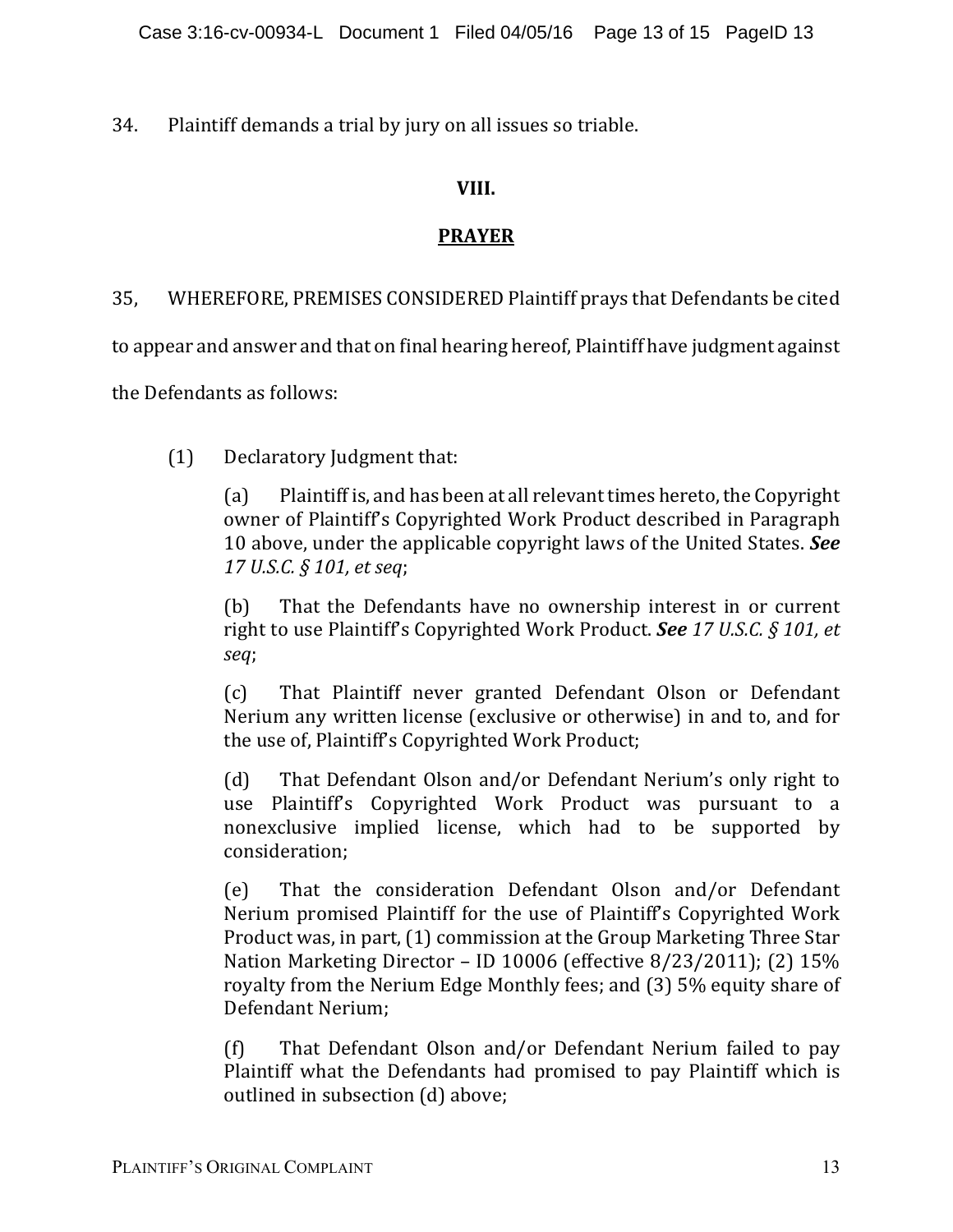$(g)$  That there has been a failure of the consideration promised by the Defendants to Plaintiff for the Defendants use of Plaintiff's Copyrighted Work Product:

(h) That Plaintiff is entitled to rescind the Defendants nonexclusive implied license to use Plaintiff's Copyrighted Work Product;

(i) That Plaintiff is entitled to license the use of Plaintiff's Copyrighted Work Product to any individual and/or company;

(j) That Plaintiff is entitled to past Commissions at the Group Marketing Three Star Nation Marketing Director – ID 10006, of more than two million two hundred twenty-five thousand dollars (\$2,225,000.00);

 $(k)$  That Plaintiff is entitled to a 15% royalty from the Nerium Edge Monthly fees, and past accrued royalty of more than \$9,900,000.00;

(I) Plaintiff is entitled 5% equity ownership of Defendant Nerium, with past due earnings of more than  $$9,000,000.00$ ;

- (2) Judgement against the Defendants for all of Plaintiff accrued actual economic damages as determined by the jury at the time of trial;
- (3) Judgment against the Defendants for prejudgment and post-judgment interest at the maximum legal amount allowed by law;
- (4) Judgement against the Defendants for Plaintiff's reasonable and necessary Attorney's fees in bringing this action;
- (5) Judgement against the Defendants for Plaintiff's taxable Court costs; and
- (6) For such other and further relief, both general and special, at law or in equity, to which Plaintiff is justly entitled.

Respectfully submitted,

## **THE ROBINSON LAW GROUP, LLP**

/s/Timothy S. Robinson Timothy S. Robinson State Bar No. 17115450